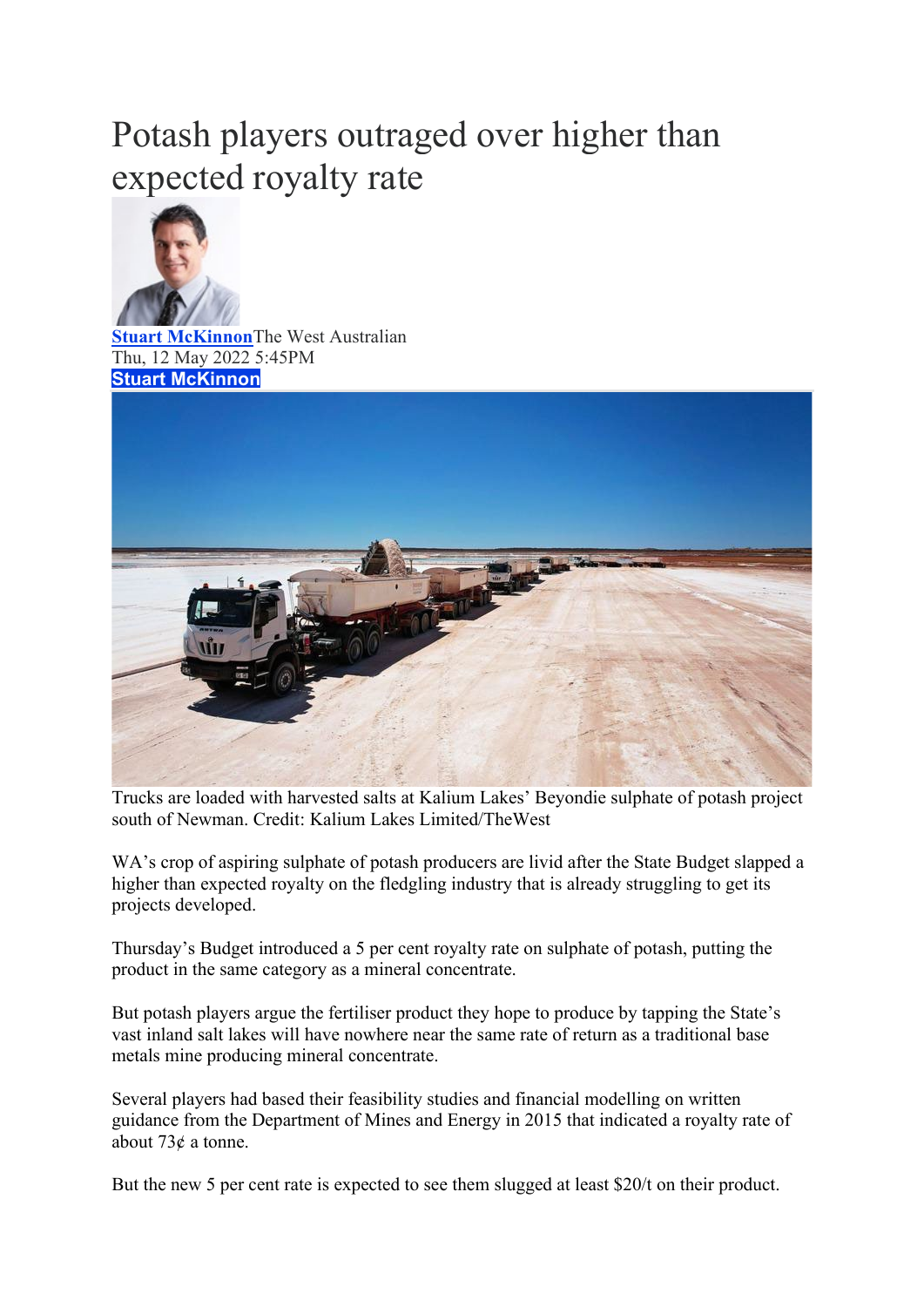The blow comes at a time when the nascent industry can least afford it. Investor sentiment towards the sector is already weak because of last year's collapse of one of the industry's leading players Salt Lake Potash and ongoing commissioning problems for another aspirant Kalium Lakes.



Australian Potash chief executive Matt Shackleton. Credit: Australia Potash/Australia Potash

Australian Potash managing director Matt Shackleton said it was difficult enough for the emerging sector to raise development capital amid what he called a "crazy cost environment".

"And now the State Government turns around and says 'tell you what, we're going to make this a lot harder for you'," he said.

"The internal rates of returns on our projects are more like infrastructure assets, they're not gold mines, they're not nickel mines."

Mr Shackleton said the industry had submitted a thorough analysis based on empirical data that showed that a 5 per cent royalty would be pecuniary.

"They (the government) didn't even read the report and levied 5 per cent on us," he said.

Mr Shackleton also noted most players would not be able to access the Government's offer of a 50 per cent rebate on the royalty over the next two years because they wouldn't be in production before the end of 2024.